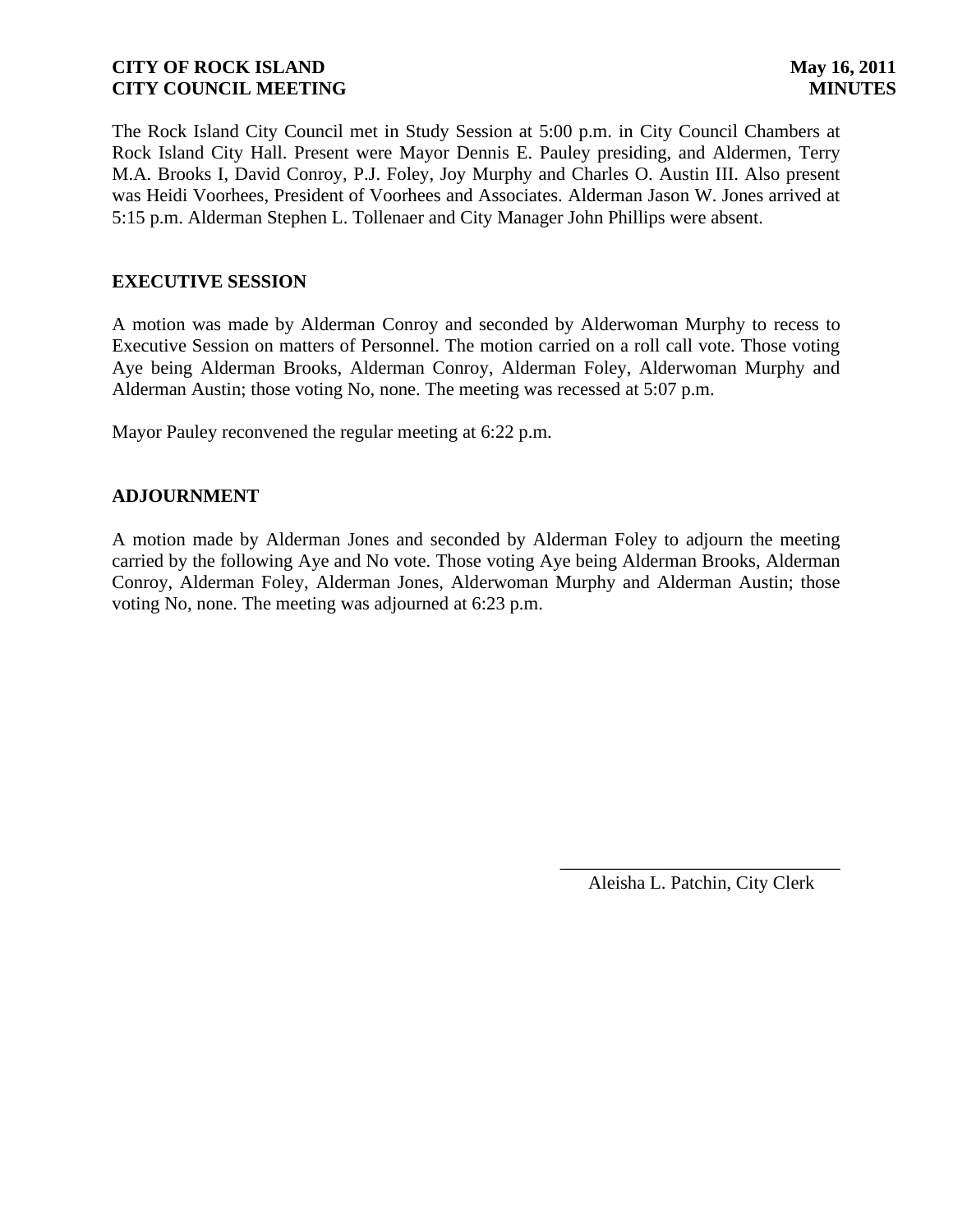Rock Island City Council met in regular session at 6:45 p.m. in Council Chambers of Rock Island City Hall. Present were Mayor Dennis E. Pauley, presiding, and Aldermen Terry M.A. Brooks I, David Conroy, P. J. Foley, Stephen L. Tollenaer, Jason W. Jones, Joy Murphy and Charles O. Austin III. City Manager John Phillips was also present.

### **Introductory Proceedings**

Mayor Pauley called the meeting to order and led in the Pledge of Allegiance to the Flag of the United States of America. Alderman Brooks gave the Invocation.

### Agenda Item #5 **Minutes of the Meeting of May 9, 2011.**

A motion was made by Alderwoman Murphy and seconded by Alderman Brooks to approve the Minutes of the Meeting of May 9, 2011. The motion carried by the following Aye and No vote; those voting Aye being Alderman Brooks, Alderman Conroy, Alderman Foley, Alderman Tollenaer, Alderman Jones, Alderwoman Murphy and Alderman Austin; those voting No, none.

## Agenda Item #6 **Update Rock Island by Mayor Pauley.**

Mayor Pauley stated that the Martin Luther King, Jr. Community Center cordially invites the community to the grand opening of the Martin Luther King, Jr. Community Center's Expansion/Renovation on Tuesday, May 24, 2011, at 3:00 p.m. It was noted that the ribbon cutting ceremony will begin at 3:30 p.m., followed by tours and hors d'oeuvres.

Mayor Pauley indicated that the annual Keep Rock Island Beautiful Bike Path Cleanup will be held on Saturday, May 21, 2011. The Mayor added that all volunteers will meet at the City parking lot at the corner of  $20<sup>th</sup>$  Street and 1<sup>st</sup> Avenue at 8:00 a.m. It was noted that the cleanup is usually completed by 11:00 a.m., and all cleanup supplies will be provided. The Mayor advised to call Carolyn at 786-1334 for more information.

Mayor Pauley advised that the American Heart Association's 2011 Quad Cities Start! Heart Walk will be held on Saturday, May 21, 2011. It was noted that this bi-state event educates the QC area about the risk factors of cardiovascular diseases and stroke, and what can be done to prevent them. Mayor Pauley stated that while there is no cost to participate, walkers are encouraged to raise funds, which will support medical research and educational programs. It was noted that a festival in The District will begin at 8:00 a.m. and the Walk will start at 9:00 a.m. The Mayor added that at the finish line; enjoy live entertainment, healthy snacks and educational activities. Mayor Pauley stated that for more information and to sign-up, please visit [www.quadcitiesheartwalk.org.](http://www.quadcitiesheartwalk.org/)

Mayor Pauley advised to join with CMB Regional Centers LLC to celebrate the open house and ribbon cutting of the Rock Island Auction Company on Wednesday, May 18, 2011. It was noted that the ribbon cutting will take place at 3:30 p.m. and the open house is from 3:30 p.m. to 6:00 p.m. at 7819  $42<sup>nd</sup>$  Street West.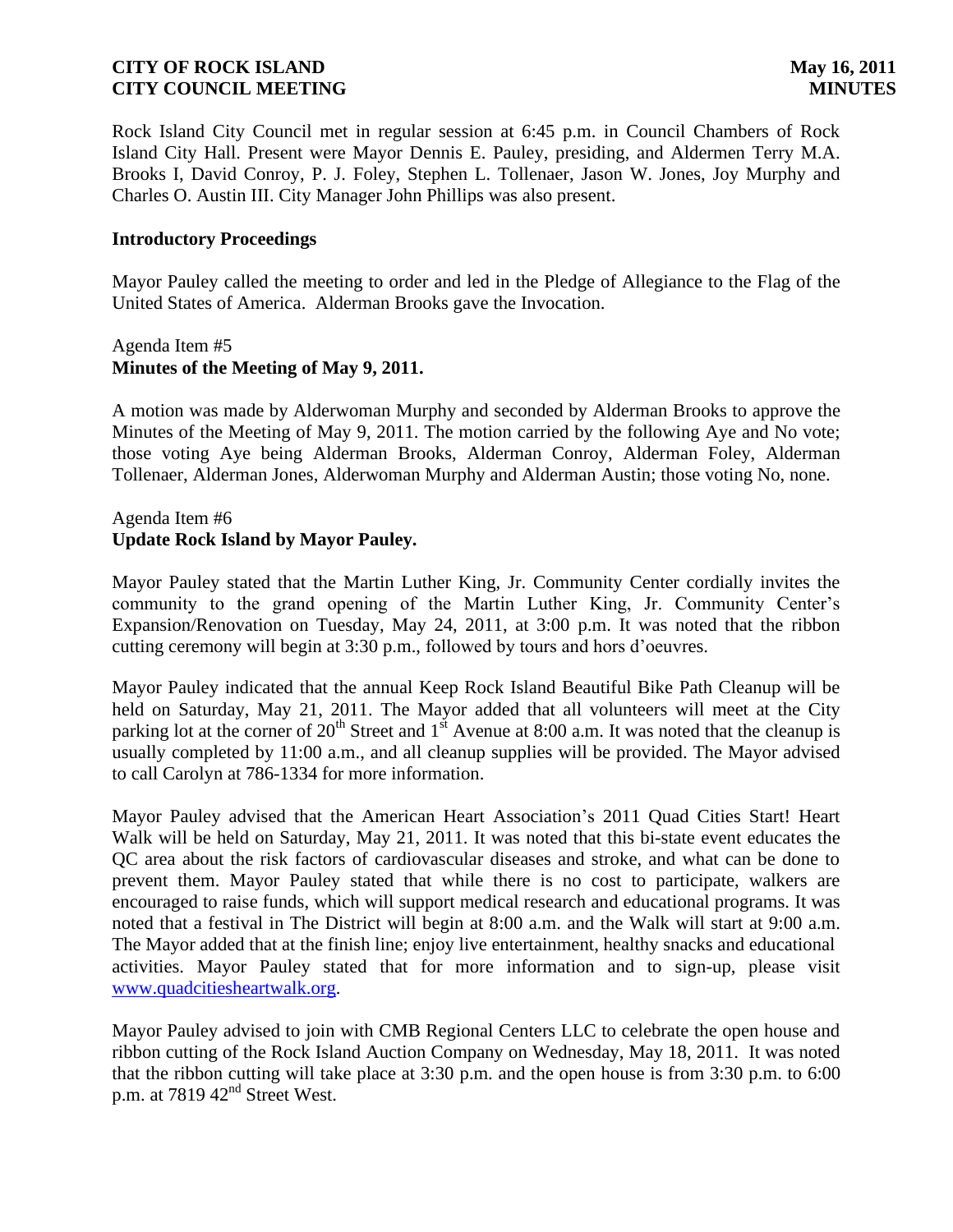Mayor Pauley indicated that St. Anthony's Nursing and Rehabilitation Center's grand opening celebration and ribbon cutting ceremony will be held on May 18, 2011 at 4:30 p.m. at 767  $30<sup>th</sup>$ Street.

## Agenda Item #7 **Presentation of the Rock Island Historic Preservation Awards.**

Ms. Linda Anderson representing the Rock Island Preservation Society stated that May is National Historic Preservation Month. Ms. Anderson noted that the theme for this year is "Celebrate America's Treasures." Ms. Anderson advised that on Sunday, May 22, 2011, the Rock Island Preservation Society and Highland Park Historical District Neighborhood Association will host a neighborhood walking tour of Highland Park. Ms. Anderson added that this tour is free and open to the public. It was noted that the tour will be held from noon to 2:30 p.m.

Ms. Anderson inquired upon Mayor Pauley to join her at the podium for the award ceremony. It was noted that there was only one award this year. Ms. Anderson and the Mayor then presented Jim and Pat Lerch of  $1424.45^{\text{th}}$  Avenue with the award for outstanding home restoration.

### Agenda Item #8 **Proclamation declaring May 15 through May 21, 2011 as QC In Motion Week.**

Mayor Pauley read the Proclamation. Parks and Recreation Director Bill Nelson thanked the Mayor and City Council for the Proclamation. Mr. Nelson advised that QC In Motion Week is a large scale event by a number of agencies throughout the Quad Cities that are working together to promote fun events and encourage people to be physically active.

# Agenda Item #9 **Proclamation declaring the week of May 16 through May 20, 2011 as Small Business Week.**

Mayor Pauley read the Proclamation. Community and Economic Development Director Greg Champagne thanked the Mayor and City Council for the Proclamation. Mr. Champagne stated that in addition to the Proclamation, staff is also announcing a Business Recognition Program.

Mr. Champagne advised that this is one of the strategies that Council approved in the Economic Development Strategic Plan late last year. Mr. Champagne commented that over the next year, staff will be talking with businesses in the community to find out more information about those businesses. It was noted that the idea is that next year during National Small Business Week, the City will honor those businesses with some sort of celebration. Mr. Champagne advised that this is another way to outreach and communicate with businesses in Rock Island.

Agenda Item #10

**A Special Ordinance establishing a no parking zone on the north side of 11th Avenue from 40th Street west to the alley.**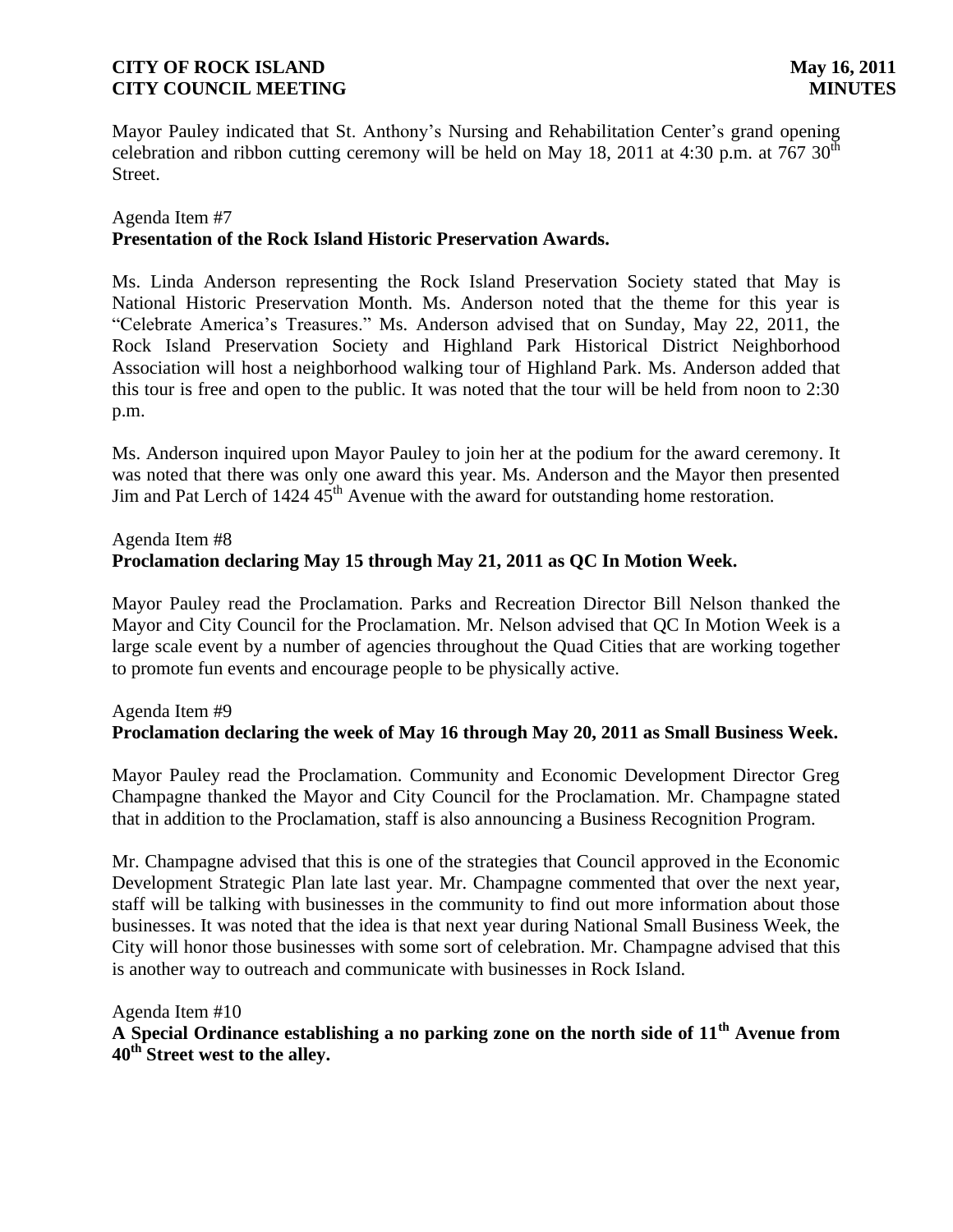It was moved by Alderwoman Murphy, seconded by Alderman Jones to consider, suspend the rules and pass the ordinance. The motion carried by the following Aye and No vote: those voting Aye being Alderman Brooks, Alderman Conroy, Alderman Foley, Alderman Tollenaer, Alderman Jones, Alderwoman Murphy and Alderman Austin; those voting No, none.

Agenda Item #11 **CLAIMS**

It was moved by Alderman Austin, seconded by Alderwoman Murphy to accept the following reports and authorize payment as recommended. The motion carried by the following Aye and No vote: those voting Aye being Alderman Brooks, Alderman Conroy, Alderman Foley, Alderman Tollenaer, Alderman Jones, Alderwoman Murphy and Alderman Austin; those voting No, none.

- a. Report from the Administrative Services Department regarding payment in the amount of \$3,086.56 to Doug Bateman for General Liability Claim.
- b. Report from the Administrative Services Department regarding payment in the amount of \$3,536.90 to Paper 101 for copier paper.
- c. Report from the Public Works Department regarding payment in the amount of \$5,814.31 to Davenport Electric Contract Company for services provided for repairs to various street lighting circuits. (117)
- d. Report from the Public Works Department regarding payment in the amount of \$5,134.49 to Davenport Electric Contract Company for services provided for repairs to various street lighting circuits. (137)

# Agenda Item #12 Claims for the week of May  $6^{th}$  through May  $12^{th}$  in the amount of \$1,293,366.18.

Alderman Jones moved and Alderman Conroy seconded to allow the claims. The motion carried by the following Aye and No vote: those voting Aye being Alderman Brooks, Alderman Conroy, Alderman Foley, Alderman Tollenaer, Alderman Jones, Alderwoman Murphy and Alderman Austin; those voting No, none.

### Agenda Item #13

## **Report from the Public Works Department regarding bids for the 2011 Joint Pavement Marking Program, recommending the bid be awarded to Peterson Parking Lot Striping, Inc. in the amount of \$64,915.80.**

It was moved by Alderman Foley, seconded by Alderman Conroy to award the bid as recommended and authorize the City Manager to execute the contract documents. The motion carried by the following Aye and No vote: those voting Aye being Alderman Brooks, Alderman Conroy, Alderman Foley, Alderman Tollenaer, Alderman Jones, Alderwoman Murphy and Alderman Austin; those voting No, none.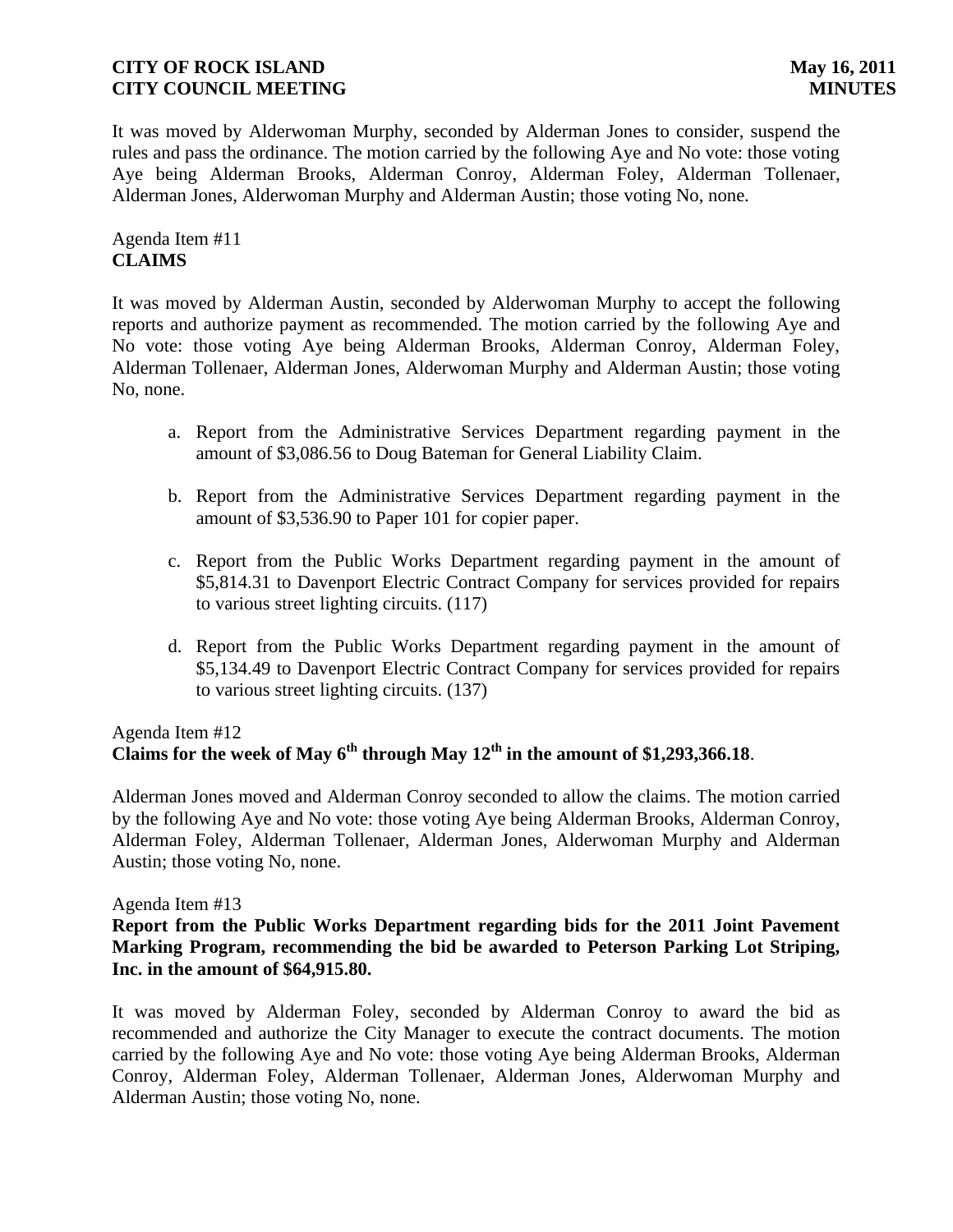#### Agenda Item #14

**Report from the Community and Economic Development Department regarding a proposal from Missman, Stanley and Associates for services related to a wetlands mitigation project on City owned property on Ridgewood Road.**

**Note**: Agenda Item #14 was tabled at the May 9, 2011 Council meeting.

It was moved by Alderman Conroy and seconded by Alderman Foley to take Item #14 off of the table and put back on the Agenda. The motion carried by the following Aye and No vote: those voting Aye being Alderman Brooks, Alderman Conroy, Alderman Foley, Alderman Tollenaer, Alderman Jones, Alderwoman Murphy and Alderman Austin; those voting No, none.

It was then moved by Alderman Conroy and seconded by Alderman Brooks to approve the proposal as recommended and authorize the City Manager to execute the contract documents. The motion carried by the following Aye and No vote: those voting Aye being Alderman Brooks, Alderman Conroy, Alderman Foley, Alderman Tollenaer, Alderman Jones, Alderwoman Murphy and Alderman Austin; those voting No, none.

### Agenda Item #15

**Report from the Community and Economic Development Department regarding an agreement with Stanley Consultants for an environmental and mussel survey for the proposed transient boat dock.**

It was moved by Alderman Jones, seconded by Alderman Foley to approve the agreement as recommended and authorize the City Manager to execute the contract documents.

Discussion followed. Alderman Conroy had concerns in regards to the transient boat dock not being in the best location for park viewers, and obstructing one's view when looking across the river. Alderman Conroy inquired as to whether the dock could be moved upstream or downstream a little or was the City committed as to where the dock has to go.

Planning and Redevelopment Administrator Alan Carmen stated that he wasn't sure how much latitude there would be to move the dock. Mr. Carmen advised that the Corps of Engineers recognizes the previously licensed area where the Casino Rock Island had been as an area that can be used for docking facilities. Mr. Carmen explained that further down the river, closer towards the Modern Woodmen area, the wall is significantly different, and heading upstream is closer to the Sylvan Slough area, which is inaccessible due to the current flowing rather quickly and there are some established protected mussel areas in that location. Mr. Carmen stated that as part of the analysis, staff could have Stanley Consultants look at it to see whether or not there is latitude for the dock to be moved.

More discussion followed in regards to receiving funds from the Federal Government and as to what the rules and regulations are for the City in relation to the boat dock.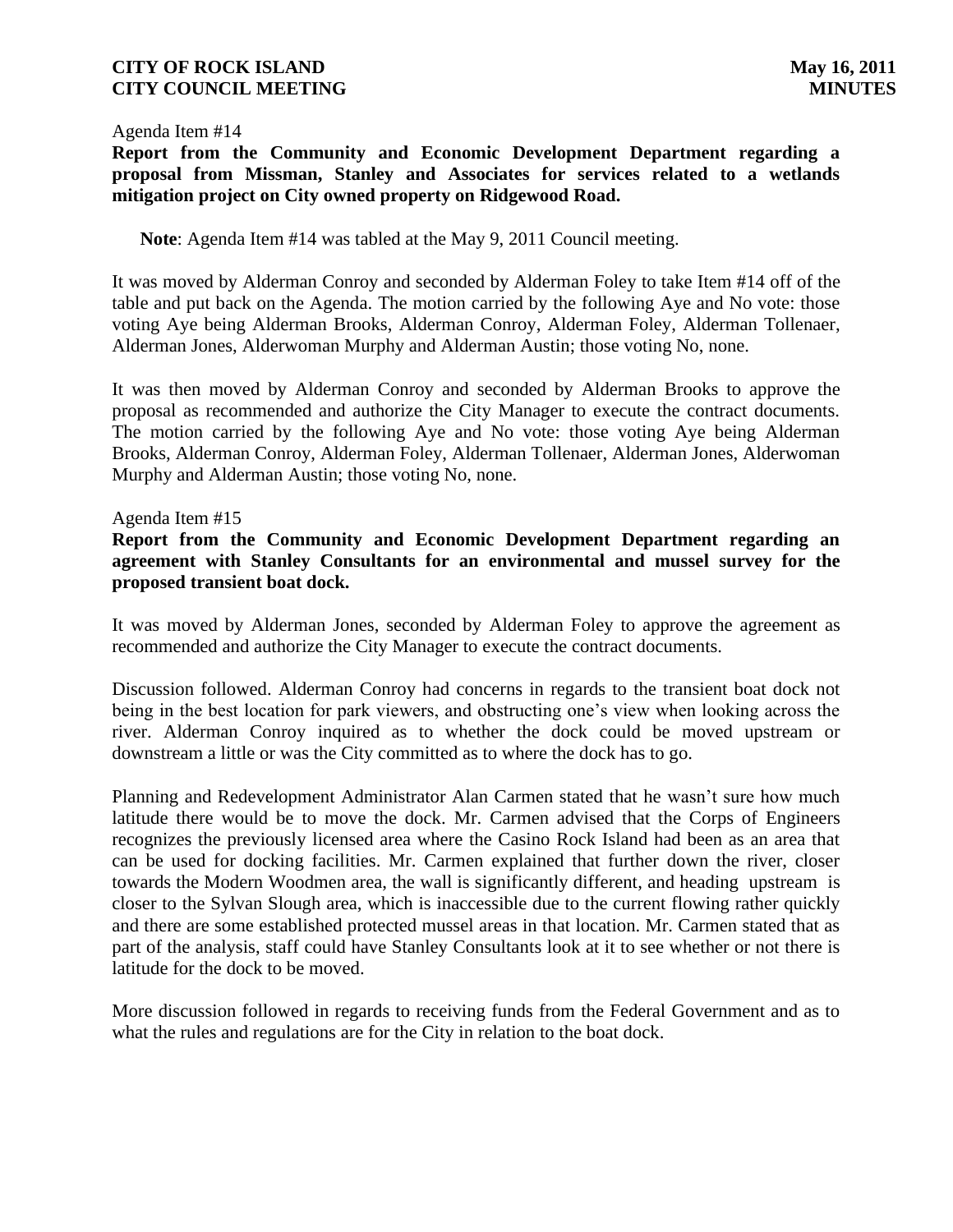After more discussion regarding the details of the grant agreement and the identified location of the boat dock, City Manager Phillips stated that after more details have been obtained, staff will provide a follow-up report to Council.

After discussion, the motion carried by the following Aye and No vote: those voting Aye being Alderman Brooks, Alderman Conroy, Alderman Foley, Alderman Tollenaer, Alderman Jones, Alderwoman Murphy and Alderman Austin; those voting No, none.

### Agenda Item #16

**Report from the Community and Economic Development Department regarding a proposal from Quad City Arts for participation in the 2011 Sculpture in the District Program in the amount of \$7,000.00.**

Alderwoman Murphy moved and Alderman Austin seconded to approve the proposal as recommended and authorize the City Manager to execute the contract documents.

Discussion followed. Alderwoman Murphy inquired as to whether the sculptures in the report were the same ones that would be used at the different locations, and if the cost was the exact same as last year.

Community and Economic Development Director Greg Champagne responded yes.

Alderman Brooks inquired as to whether the sculptures would be at the locations permanently.

Mr. Champagne advised that they would be at the locations for one year.

Alderman Brooks stated that he would have a hard time supporting these sculptures.

Alderwoman Murphy stated that in the future, Council should preview the sculptures first because Council is responsible to the constituents and the tax payers in making sure that it is something that Council thinks the City is spending the money on wisely.

After discussion, the motion carried by the following Aye and No vote: those voting Aye being, Alderman Conroy, Alderman Tollenaer, Alderman Jones, Alderwoman Murphy and Alderman Austin; those voting No, Alderman Brooks and Alderman Foley.

Agenda Item #17

**Report from the Administrative Services Department regarding a Special Ordinance providing for a sixth cable extension of the cable franchise agreement through July 30, 2011**.

It was moved by Alderman Foley, seconded by Alderwoman Murphy to consider, suspend the rules and pass the ordinance. The motion carried by the following Aye and No vote: those voting Aye being Alderman Brooks, Alderman Conroy, Alderman Foley, Alderman Tollenaer, Alderman Jones, Alderwoman Murphy and Alderman Austin; those voting No, none.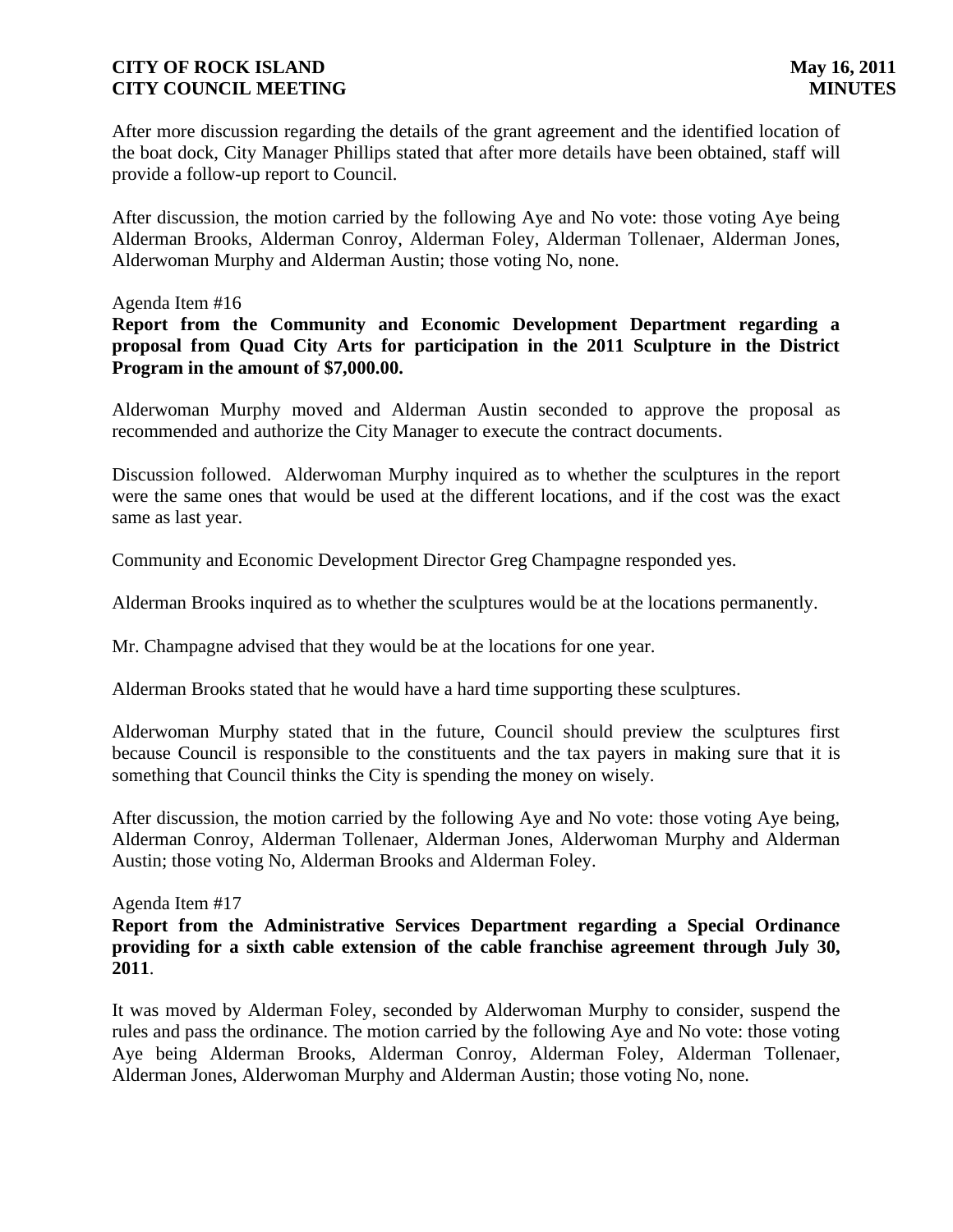#### Agenda Item #18

# **Report from the Board of Local Improvements regarding a Special Assessment Ordinance for improvements to 46th Street, 29th Avenue and 47th Street Court.**

Alderman Austin moved and Alderman Foley seconded to consider and schedule for a second reading. The motion carried by the following Aye and No vote: those voting Aye being Alderman Brooks, Alderman Conroy, Alderman Foley, Alderman Tollenaer, Alderman Jones, Alderwoman Murphy and Alderman Austin; those voting No, none.

**Note**: A second reading will be held on Monday, May 23, 2011 for final consideration.

#### Agenda Item #19

**Report from the Community and Economic Development Department regarding a Resolution supporting the submittal of a grant application to the Economic Development Administration for assistance in construction of infrastructure improvements for the Ridgewood Road Business Park project**.

It was moved by Alderman Conroy, seconded by Alderwoman Murphy to adopt the resolution.

Discussion followed.

Alderman Jones had concerns in regards to the funding of the project and postponing some of the projects in the Capital Improvement Plan. However, Alderman Jones stated that the positives outweigh the concerns. Alderman Jones advised that this is an opportunity to add jobs to the community and the importance of sustainability is the key to the vitality of the future of Rock Island.

Alderman Tollenaer stated that it is a great plan, but the City has other commitments right now. Alderman Tollenaer had concerns related to some of the street projects being put on hold in the Capital Improvement Plan. Alderman Tollenaer stated that this item should be put in the Capital Improvement Plan and let it wait its turn.

Alderman Foley advised that tonight, Council would be authorizing the submittal of the grant application.

City Manager Phillips advised that if it is put in the Capital Improvement Plan, it would be a \$2 million dollar item. Mr. Phillips added that the City now has the potential of getting a \$1 million dollar grant that would help with the cost. It was noted that the City has owned the land since 2006. Mr. Phillips stated that this is an opportunity; if Council wants to do the project, this would be the time to do it. Mr. Phillips added that the City's money could be leveraged with a possible Federal grant.

Mayor Pauley stated that the City has to apply when the grant is available, and this is the time that the grant is available.

Alderwoman Murphy also supported this item.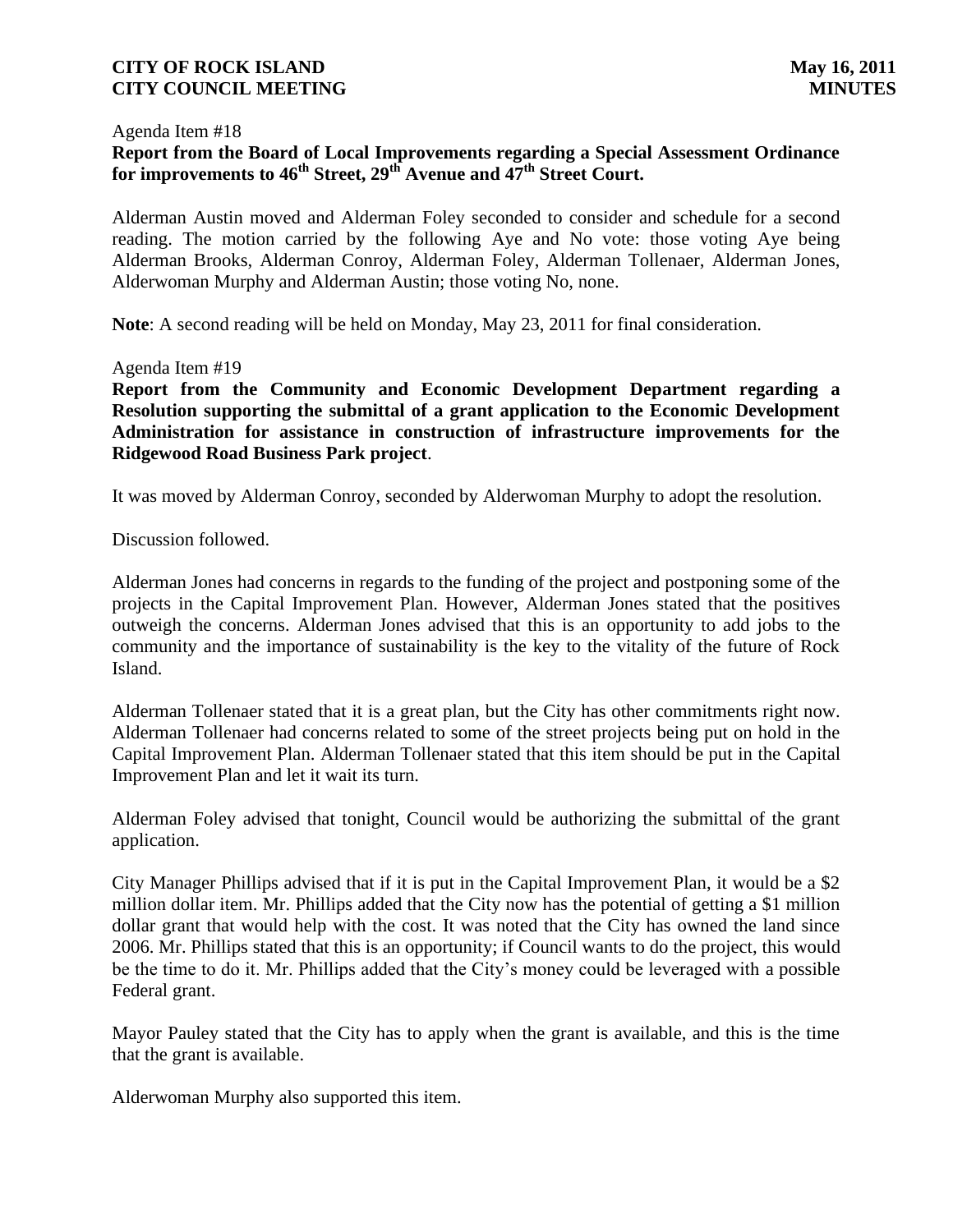After discussion, the motion carried by the following Aye and No vote: those voting Aye being Alderman Brooks, Alderman Conroy, Alderman Foley, Alderman Jones, Alderwoman Murphy and Alderman Austin; those voting No, Alderman Tollenaer.

### Agenda Item #20 **Report from the Mayor regarding reappointments to the Boaters' Advisory Committee and the Park Board.**

Alderman Conroy moved and Alderman Foley seconded to approve the reappointments as recommended. The motion carried by the following Aye and No vote: those voting Aye being Alderman Brooks, Alderman Conroy, Alderman Foley, Alderman Tollenaer, Alderman Jones, Alderwoman Murphy and Alderman Austin; those voting No, none.

Ray Heims was reappointed to the Boaters' Advisory Committee for a three year term ending on June 1, 2014. It is noted that Mr. Heims is representing the 800 dock.

Ann Austin was reappointed to the Park Board for a three year term ending on April 30, 2014.

### Agenda Item #21

**Report from the City Clerk regarding modifications to two Plaza event applications from the Daiquiri Factory, recommending revising the original scheduled date of Saturday, July 16th to Friday, June 17th and Saturday, June 18th for the 7th Anniversary Party, and recommending changing Friday, June 17th and Saturday, June 18th to the newly scheduled date of Friday, July 15th and Saturday, July 16th for Rock The District.** 

It was moved by Alderman Jones, seconded by Alderman Conroy to approve the modifications as recommended, subject to complying with all liquor and Plaza regulations. The motion carried by the following Aye and No vote: those voting Aye being Alderman Brooks, Alderman Conroy, Alderman Foley, Alderman Tollenaer, Alderman Jones, Alderwoman Murphy and Alderman Austin; those voting No, none.

Agenda Item #22

## **Report from the City Clerk regarding a Plaza activity event application for Steve's Old Time Tap requesting to host an Irish Festival on Saturday, August 27, 2011 from noon to 10:00 p.m.**

Alderman Foley moved and Alderwoman Murphy seconded to approve the event as recommended, subject to complying with all liquor and Plaza regulations. The motion carried by the following Aye and No vote: those voting Aye being Alderman Brooks, Alderman Conroy, Alderman Foley, Alderman Tollenaer, Alderman Jones, Alderwoman Murphy and Alderman Austin; those voting No, none.

Agenda Item #23 **Items from the City Manager's Memorandum Packet.**